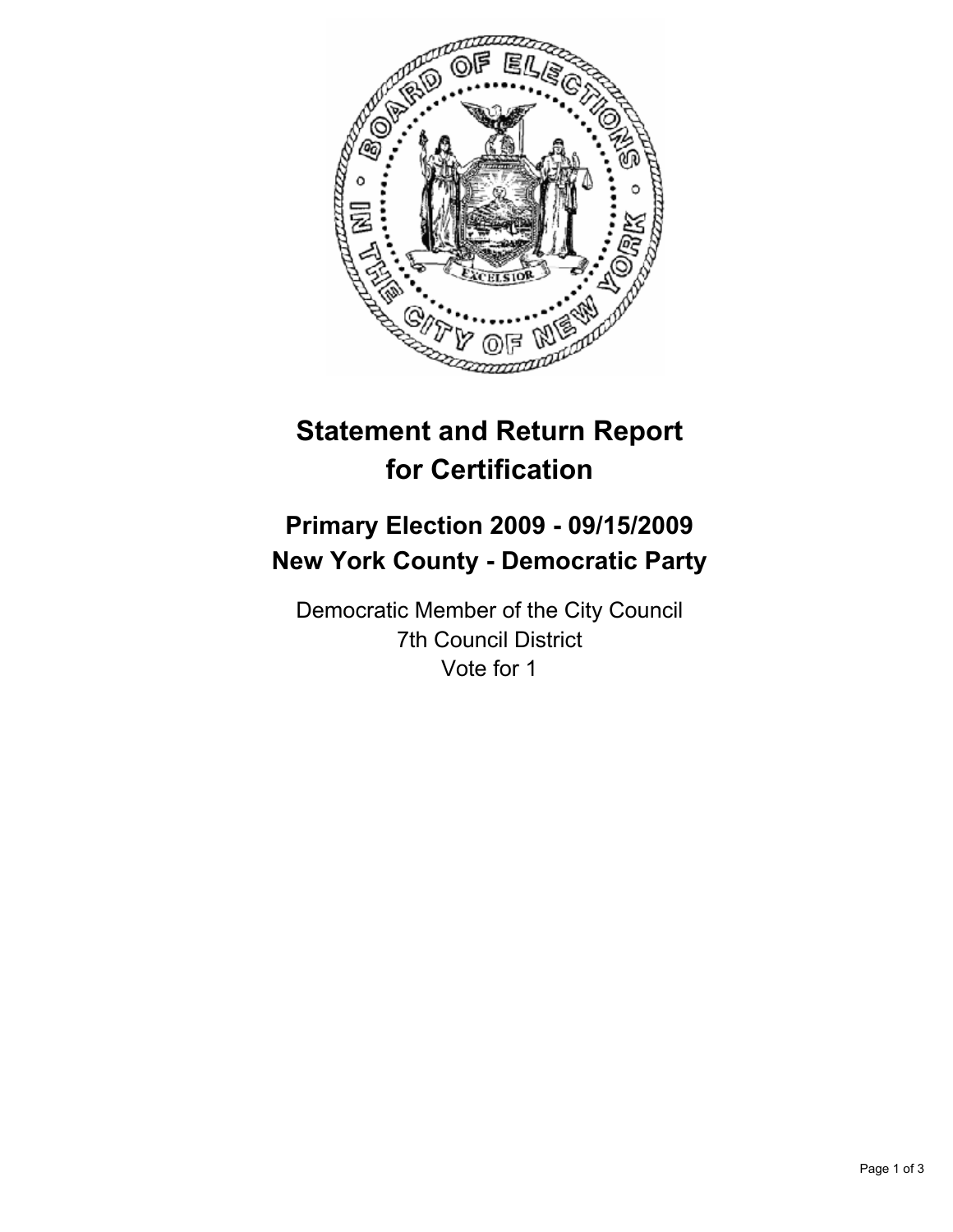

### **Assembly District 69**

| <b>EMERGENCY</b>       | 3   |
|------------------------|-----|
| ABSENTEE/MILITARY      | 19  |
| AFFIDAVIT              | 8   |
| VICTOR ARMANDO BERNACE | 85  |
| ROBERT JACKSON         | 637 |
| <b>MANUEL LANTIGUA</b> | 157 |
| <b>FRED W MASSON</b>   | 45  |
| <b>Total Votes</b>     | 924 |

## **Assembly District 70**

| <b>EMERGENCY</b>              | 4     |
|-------------------------------|-------|
| ABSENTEE/MILITARY             | 74    |
| <b>AFFIDAVIT</b>              | 83    |
| <b>VICTOR ARMANDO BERNACE</b> | 303   |
| ROBERT JACKSON                | 1,877 |
| <b>MANUEL LANTIGUA</b>        | 759   |
| <b>FRED W MASSON</b>          | 146   |
| <b>Total Votes</b>            | 3.085 |
|                               |       |

## **Assembly District 71**

| <b>EMERGENCY</b>              |       |
|-------------------------------|-------|
| ABSENTEE/MILITARY             | 135   |
| <b>AFFIDAVIT</b>              | 86    |
| <b>VICTOR ARMANDO BERNACE</b> | 527   |
| ROBERT JACKSON                | 3,770 |
| <b>MANUEL LANTIGUA</b>        | 860   |
| <b>FRED W MASSON</b>          | 310   |
| MANUEL SANTIAGO (WRITE-IN)    |       |
| YDANIS RODRIGUES (WRITE-IN)   |       |
| YDANIS RODRIGUEZ (WRITE-IN)   | 3     |
| <b>Total Votes</b>            | 5.472 |

#### **Assembly District 72**

| <b>EMERGENCY</b>              | 14  |
|-------------------------------|-----|
| ABSENTEE/MILITARY             | 11  |
| <b>AFFIDAVIT</b>              | 2   |
| <b>VICTOR ARMANDO BERNACE</b> | 63  |
| ROBERT JACKSON                | 376 |
| <b>MANUEL LANTIGUA</b>        | 45  |
| <b>FRED W MASSON</b>          | 27  |
| JAMES H DUNBAR (WRITE-IN)     |     |
| <b>Total Votes</b>            | 512 |